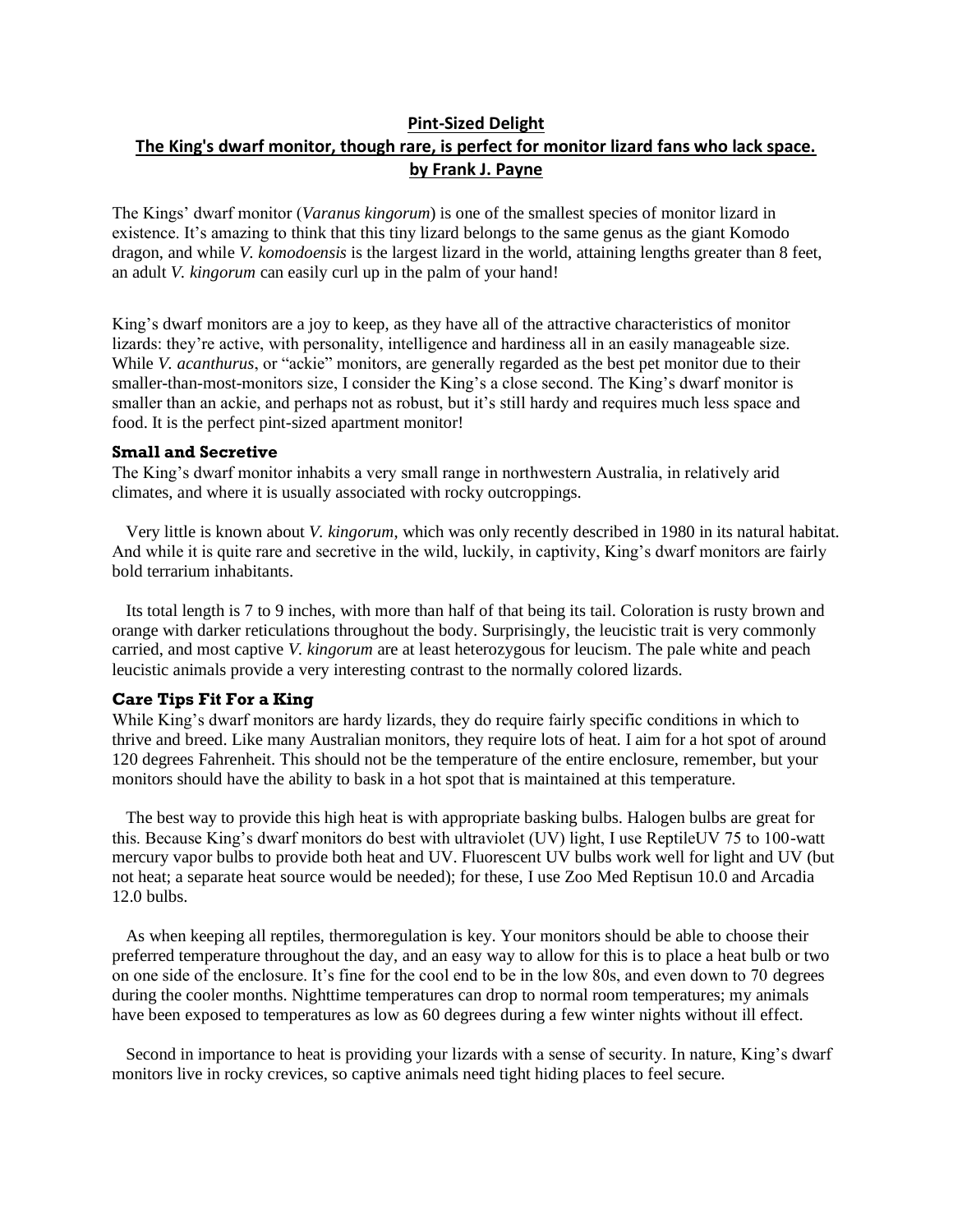A tall hide that they can't feel pressing on their backs will likely lead to stress and an inability to thrive. They prefer closer quarters. I use long, thin slabs of tree bark or cork bark stacked on top of each other. Thin rock such as slate can also be used, but make sure the slabs are firmly anchored and can't fall on top of any digging or climbing lizards. I provide two to three layers of bark stacked on top of each other, as the multiple layers allow the monitors to choose varying temperature levels within their hiding places. Place the bark in the enclosure lengthwise, from the hot end to the cool end. This will allow your lizards to move from higher temperatures to lower without exposing themselves. Ironically, in my experience, providing numerous secure hiding spots actually results in bolder and ultimately more visible King's dwarf monitors.

Humidity is another key condition when keeping *V. kingorum*. Even though they come from an arid region in Australia, their primary microhabitat is much more humid.

I maintain correct humidity by providing a 6-inch-deep layer of an even mixture of potting soil, sand and peat moss. It's important to keep the soil somewhat damp, but not wet. When using the strong heat lights needed for this species, it's normal and appropriate for the top layer of soil to dry out quickly as long as the majority of the soil retains some moisture. You want it to stick together without being sopping wet.

Adding small amounts of water to the soil on a regular basis is a normal part of maintenance. The bark slabs used for hides will trap the humidity from the soil and provide the monitors with humid hides, which will aid in shedding and overall health.

Enclosure size is one of the easiest aspects of keeping King's dwarf monitors. Babies and juveniles can be kept for months in 10-gallon aquariums, while adult pairs do well in 20-gallon long aquariums or similarly sized enclosures. My adult pairs are kept in enclosures that are 30 inches long by 18 inches wide and 12 inches tall.

Kings' dwarf monitors are exclusively insectivorous. Fast-moving insects such as crickets and red runner roaches are greatly preferred over slower ones like *Dubia* roaches and mealworms.

I let feeder insects free roam in the enclosure as the monitors are very adept at finding them in their hiding places. Feeder insects the size of a monitor's head are preferred over smaller insects. I feed juvenile *V. kingorum* every day and adults every other day, usually between six and 12 insects per lizard. All insects are dusted with Repashy CalciumPlus supplement.

Water is provided by a shallow dish which is changed regularly.

### **How to Breed Them**

Getting King's dwarf monitors to successfully reproduce is the most challenging aspect of keeping them. I have been successfully doing so for several years now, and I am still learning and experimenting as I go. This is a somewhat rare species in captivity that very few people are currently working with, and we still have a lot to learn.

This species grows rapidly and can possibly reach adult size and breed as early as 6 months of age. Breeding at 8 to 10 months is more likely, however. I keep my adults in male-female pairs. Occasionally, I will remove the male for a month or two if it looks like his breeding efforts are preventing the female from getting enough food or being able to bask in peace. Other than that, my pairs seem to coexist peacefully.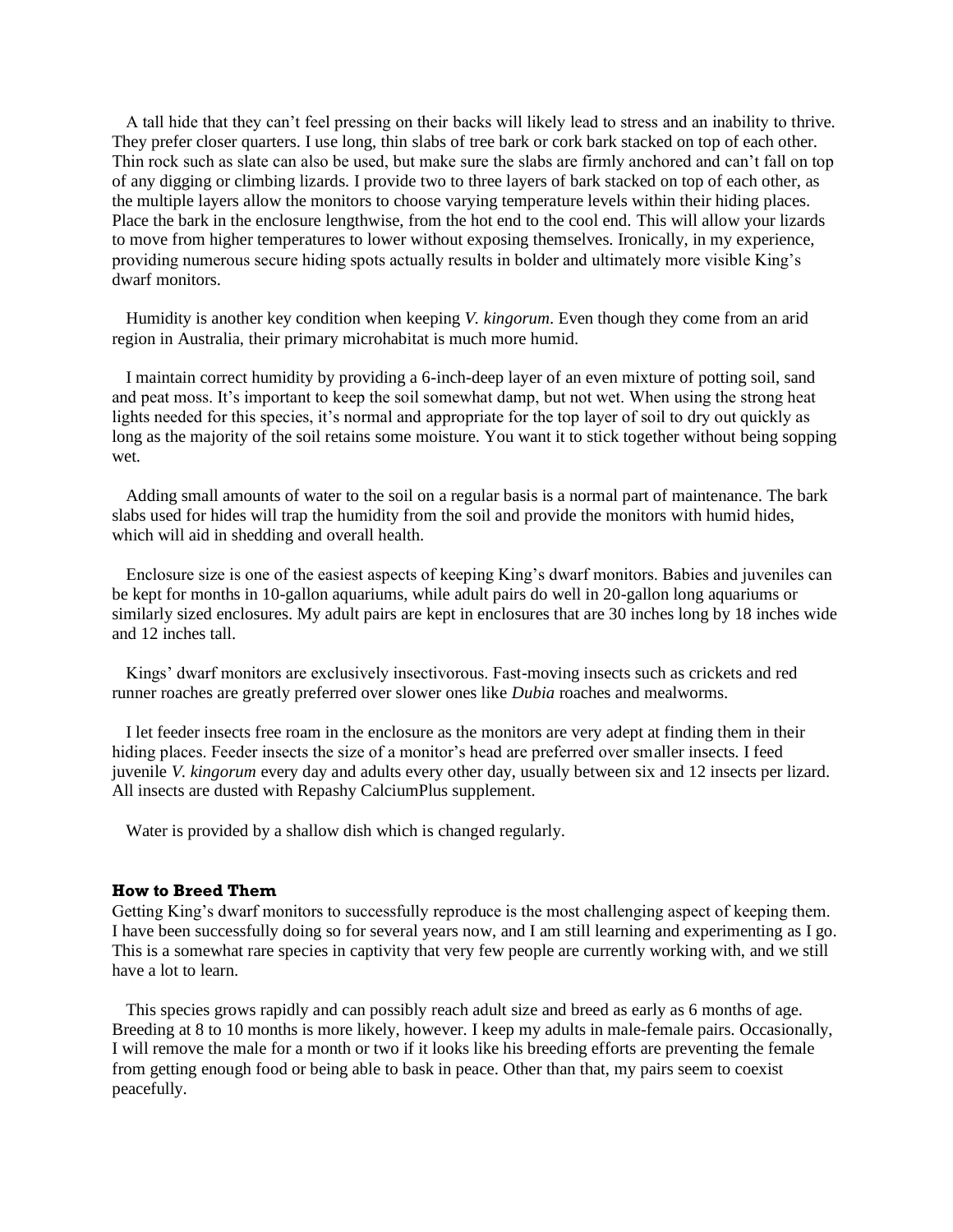Determining the sex of King's dwarf monitors can be confusing at first, but once you have seen several adult males and females it becomes obvious. The heads of males are much larger and wider; females' heads are very narrow and delicate-looking in comparison. My males are always larger and more heavily muscled than the females as well, and the reticulated pattern of the males seems to be more pronounced than that of the females.

The King's dwarf monitor breeds more like a gecko than a typical monitor, with small clutches of two to four eggs laid at fairly regular intervals. I have read that some females have laid clutches as often as every two weeks, but my females only lay about once every month, and occasionally, a female will go several months without laying.

A gravid female become visibly round and the developing eggs can be easily seen through the thin belly skin. At this time, an appropriate nesting site is of utmost importance. If a female King's dwarf monitor isn't happy with her nesting sites, she could possibly retain her eggs and become egg-bound. More frequently, though, an unhappy female will reabsorb her clutch or scatter the eggs on the substrate surface.

I provide my females with a sandy soil substrate of around 6 inches in depth to lay in. They prefer a soil temperature of 82 to 85 degrees. The soil must have some moisture but not be saturated.

Nesting female *V. kingorum* often dig several test holes when they are nearing the end of gestation. A female may even completely bury herself and disappear from view for a day or two. It is very important to not disturb her during this time.

A female King's dwarf monitor that has recently laid eggs is very obvious. Whereas she was previously round and smooth, she will look like a deflated balloon after laying because her eggs are quite large compared to her body size. After she has laid, it's important to make sure she has as many calcium-dusted insects as she wants to eat. A healthy female will rebound back to normal weight within a week of laying.

Young females and new pairs will often take several tries to produce fertile eggs, so don't get discouraged if your first clutches are infertile.

I incubate my eggs in a 50:50 mixture (by weight) of vermiculite and water in a 16-ounce deli cup. I poke one very tiny hole in the lid of the cup to ensure that pressure doesn't build up over time. The eggs are incubated at a constant 85 degrees. While other keepers have reported incubation times as short as 90 days, all of my eggs hatch around the 120-day mark.

Hatchling King's dwarf monitors are actually quite large considering their diminutive adult size. In my experience, if a baby is able to hatch on its own, it will be very hardy. I keep clutchmates together in small terrariums under the same conditions as described previously for the adults. For babies, it is especially important to provide adequate humidity, as I would imagine dehydration could quickly occur at the high temperatures these lizards enjoy.

With daily feedings hatchlings will grow quickly, and they will be approaching adult size at 6 months of age.

At this time, Kings' dwarf monitors are still very rare, and when they are found, they come with a sizeable price tag. More and more people are having success breeding them in small amounts, however, so hopefully we will see *V. kingorum* become more common in the hobby.